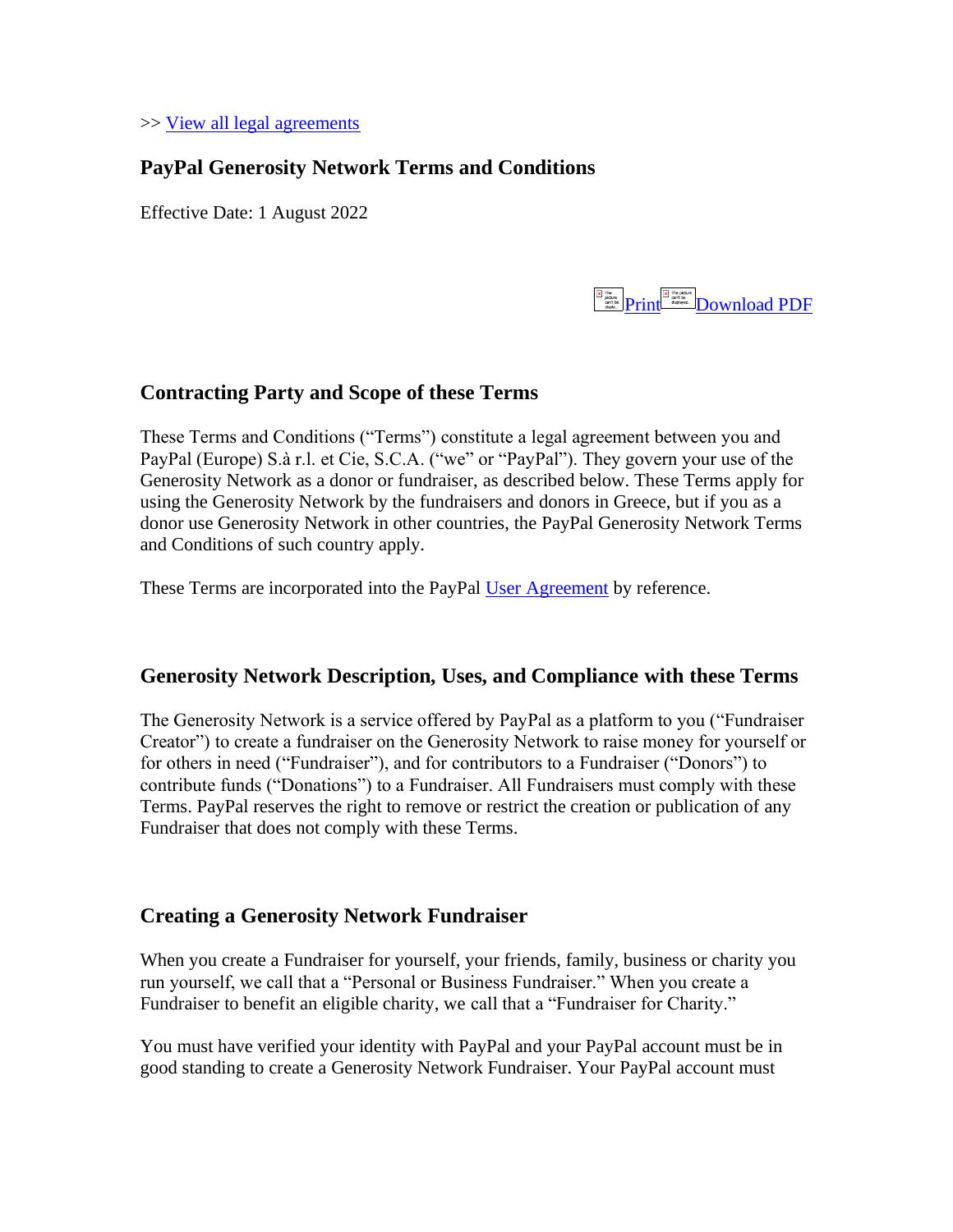remain in good standing throughout the entirety of the Fundraiser. Fundraisers may only last up to 30 days.

You may only create a Fundraiser on your own initiative. This means you have not been instructed by somebody else (for example the person benefitting from the Fundraiser) to create the Generosity Network Fundraiser, and you are not acting on behalf of anyone else.

You agree to provide us with any information we may request and that we deem necessary to verify your compliance with these Terms.

## **For Personal or Business Generosity Network Fundraisers**

You may create one Personal or Business Fundraiser at a time. The maximum amount that may be collected on the Personal or Business Fundraiser is EUR 20,000.

If you collect Donations for someone in need, you agree to deliver all of the Donations to such intended recipient as soon as possible.

PayPal disclaims all liability and responsibility for the outcome or success of a Fundraiser. The Fundraiser Creators and Donors accept the risk and accept that the Fundraiser may not be successful or that the Fundraiser may experience changes, delays, or unforeseen challenges. PayPal does not guarantee or represent that the Donations will be used by the Fundraiser Creator as described in the Fundraiser or that the Fundraiser will achieve its goals.

## **For Generosity Network Fundraisers for Charity**

You may create multiple Generosity Network Fundraisers for Charity. In such case, you will select a charity to benefit from your Fundraiser. All Donations will go directly to such charity's PayPal account.

PayPal will not provide Donors with any tax donation receipts, but some charities may be able to provide tax donation receipts upon your direct request to them.

Charities apply donations as they choose in support of their overall mission. You may not create a Fundraiser for Charity that purports to restrict how the recommended charity may use the funds.

## **Generosity Network Categories**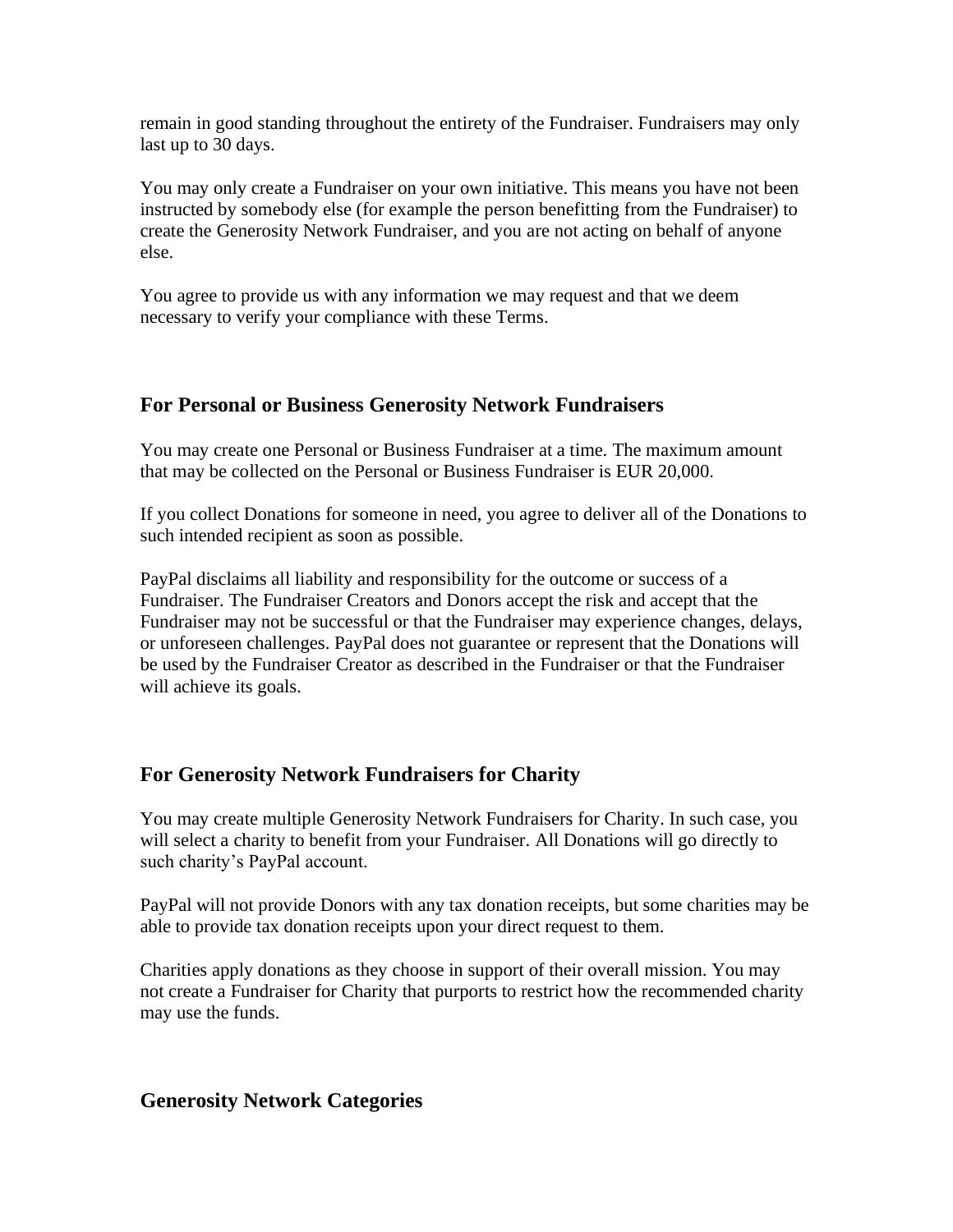You may only raise money for the following purposes:

- General support
- Animals and pets
- Arts and entertainment
- A business
- Bills
- Charity
- Your community
- Disaster relief
- Education
- Employees
- The environment
- Faith and spirituality
- Family care
- Food
- Grants and scholarships
- Housing and rent
- Medical help
- Memorial expenses
- Social activism
- Technology
- Travel and transportation
- Veterans
- Volunteering

The Fundraiser Creators shall accurately and honestly describe what the Donations will be used for, and the Fundraiser Creator must use the Donation for the purpose(s) stated in the Fundraiser. The Fundraiser Creator is solely responsible for any false, inaccurate, or misleading Fundraiser or Fundraiser Content (defined below), and for any misuse of Donations.

# **Public Display of your Fundraiser; Public Donation Information**

The use of the Generosity Network, including use of the Fundraiser Content, is subject to PayPal's [Privacy Statement.](https://www.paypal.com/gr/webapps/mpp/ua/privacy-full?locale.x=en_gr)

When the Fundraiser you create is published, your name, PayPal profile photo, and the total amount you have collected will be publicly displayed on the Fundraiser, in addition to any other images, video, and/or information that you add when creating or modifying your Fundraiser.

We will include and display your Fundraiser on the Generosity Network which shall allow others to search for Fundraisers by zip code, category, keywords, etc. The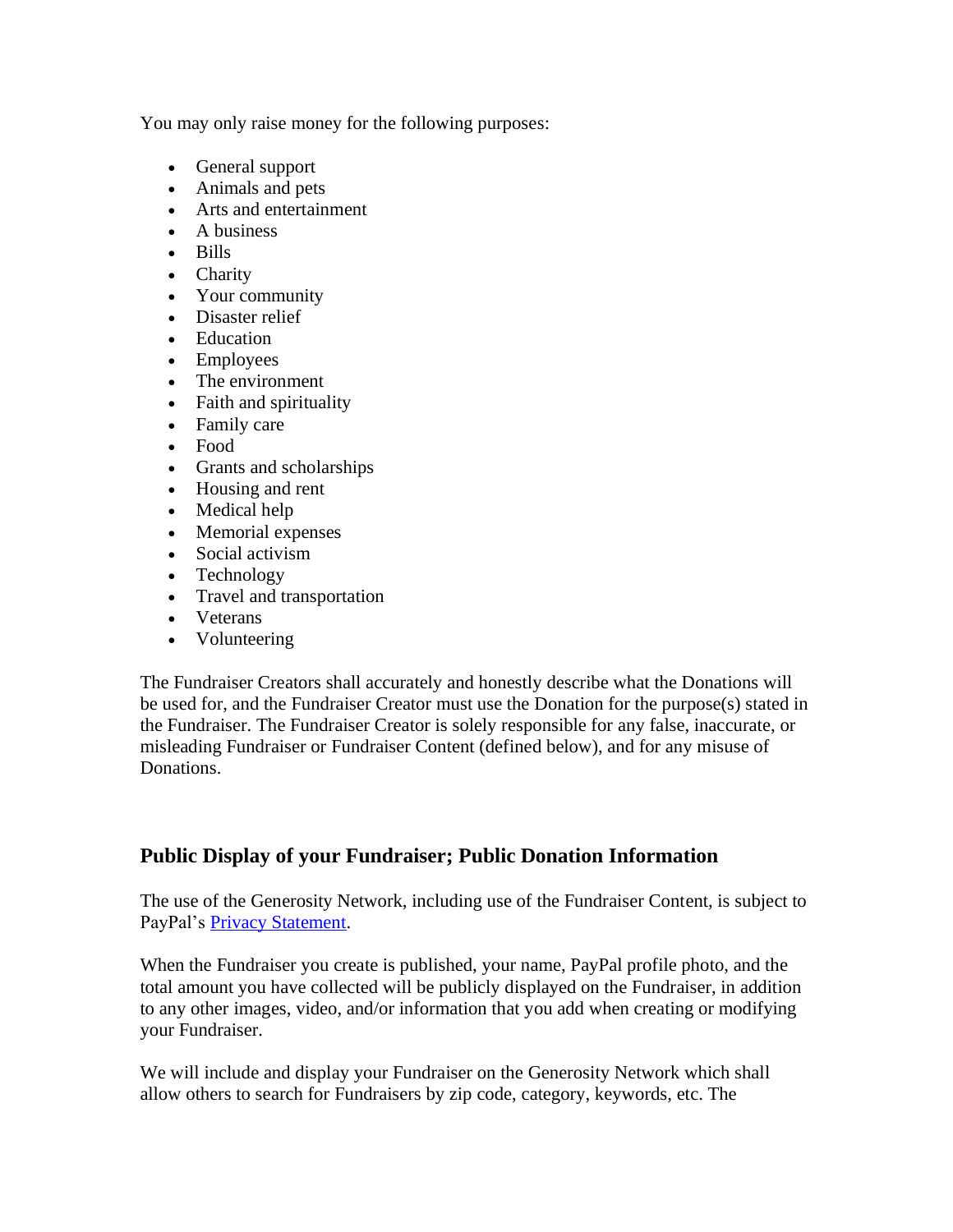Fundraiser and all its contents will be publicly available until it is removed from the Generosity Network. After the Fundraiser expires, the Fundraiser will automatically be removed from the Generosity Network; the Fundraiser may still be viewable from its unique link, but the donate button will be disabled without the ability to reactivate.

When donating to the Personal or Business Fundraiser, a Donor's name, donation amount and picture will be publicly displayed on the Generosity Network Fundraiser, unless a Donor chooses to be anonymous. Even if a Donor elects to be publicly anonymous, the Fundraiser Creator will see a Donor's details.

When donating to a Fundraiser for Charity, unless a Donor elects to be anonymous, the Donor's name and donation amount will be publicly displayed on the Generosity Network Fundraiser, and the Donor's name, email, donation amount and picture will be shared with the recommended charity. For all Donations to a Fundraiser for Charity, a Donor's name, email, and donation amount is shared with the charity receiving the Donation.

# **Generosity Network Fundraiser Content Standards**

In addition to the Prohibited Activities and Activities Requiring Approval in the PayPal [Acceptable Use Policy,](https://www.paypal.com/gr/webapps/mpp/ua/acceptableuse-full?locale.x=en_gr) you may not post any content within the Fundraiser ("Fundraiser Content") that:

- is false, misleading, deceiving, inaccurate, or dishonest;
- is defamatory or invasive of another person's right of privacy or right of publicity;
- is harmful, obscene, harassing, objectionable, violent, or condoning violence or harm, displaying nudity or sexual activity, or otherwise unfit for publication;
- incites hatred of animals or of individuals or groups based on race, ethnic origin, religion, nationality, disability, gender, age, veteran status, or sexual orientation/gender identity;
- infringes intellectual property or other proprietary rights of any party, or is not authorized, such as content that you did not create or do not have the permission to use;
- creates a privacy or security risk to any person or exposes others to harm;
- constitutes unsolicited or unauthorized advertising, promotional materials, commercial activities or sales;
- is spam, chain letters, or pyramid schemes;
- promotes a chance to win through a contest, lottery sweepstakes, raffle, or giveaways;
- for Fundraisers for Charity, restricts how the recommended charity may use the funds;
- violates any laws;
- includes a link to another website;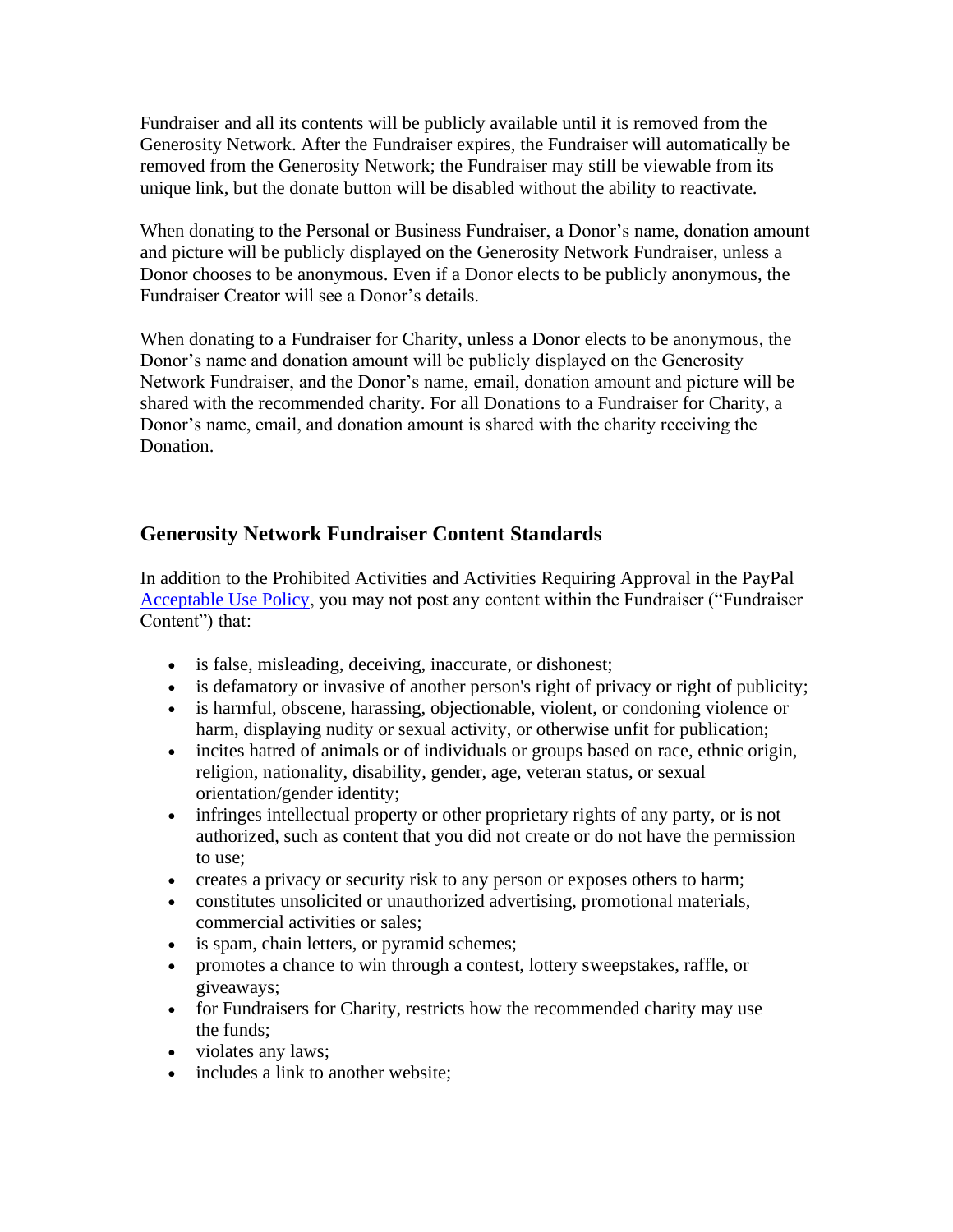- in PayPal's sole discretion, is objectionable or exposes others to harm or liability; or
- if you create a Fundraiser to support others in need, please be respectful of their privacy. You need to ensure that they consent to their name being used, their photo or likeness being displayed, etc.

### **Licence Grant and Legal Rights in Fundraiser Content**

The Fundraiser Content remains the property of the Fundraiser Creator. The Fundraiser Creator hereby grants to PayPal and its affiliated companies and users a nonexclusive, worldwide, royalty-free, fully paid up, transferable, sublicensable, perpetual, and irrevocable license to duplicate, copy, display, publish, upload, perform, distribute, modify, create derivative works, delete, post, forward to others, and otherwise use your Fundraiser Content, and associated intellectual property and publicity rights, in connection with the operation of the Generosity Network or the promotion, advertising, or marketing thereof, in any form, medium or technology now known or later developed.

As a Fundraiser Creator, you further represent and warrant that: (1) you have all the licences, rights, consents, and permissions in your Fundraiser Content necessary to make this license and grant, and (2) the Fundraiser Content is accurate and does not and will not infringe any third party's intellectual property right, proprietary right, privacy right, confidentiality, right of publicity, or otherwise violate these Terms or applicable law.

### **Donations Collected through a Generosity Network Fundraiser**

When you collect Donations through a Personal or Business Generosity Network Fundraiser, the Donations will be held in your PayPal account in a separate e-money balance which is a reserve account. The funds in this separate e-money balance must first be transferred to PayPal balance (in all cases only for the stated purposes of the Generosity Network Fundraiser) to be used for stated purposes of the Fundraiser. The Generosity Network Fundraiser is not a separate PayPal account, and it is not a bank account, collective investment, investment or savings account. You will not earn interest on Donations you collect with a Generosity Network Fundraiser. The Generosity Network Fundraisers are intended for short-term use. They are not meant to be used for long-term or indefinite holding of funds. The Generosity Network Fundraiser is not an undertaking any of the charitable activities, and it remains the Fundraiser Creator's responsibility to ensure that the use of the Fundraiser complies with all local laws relating to fundraising.

### **Prohibited Uses**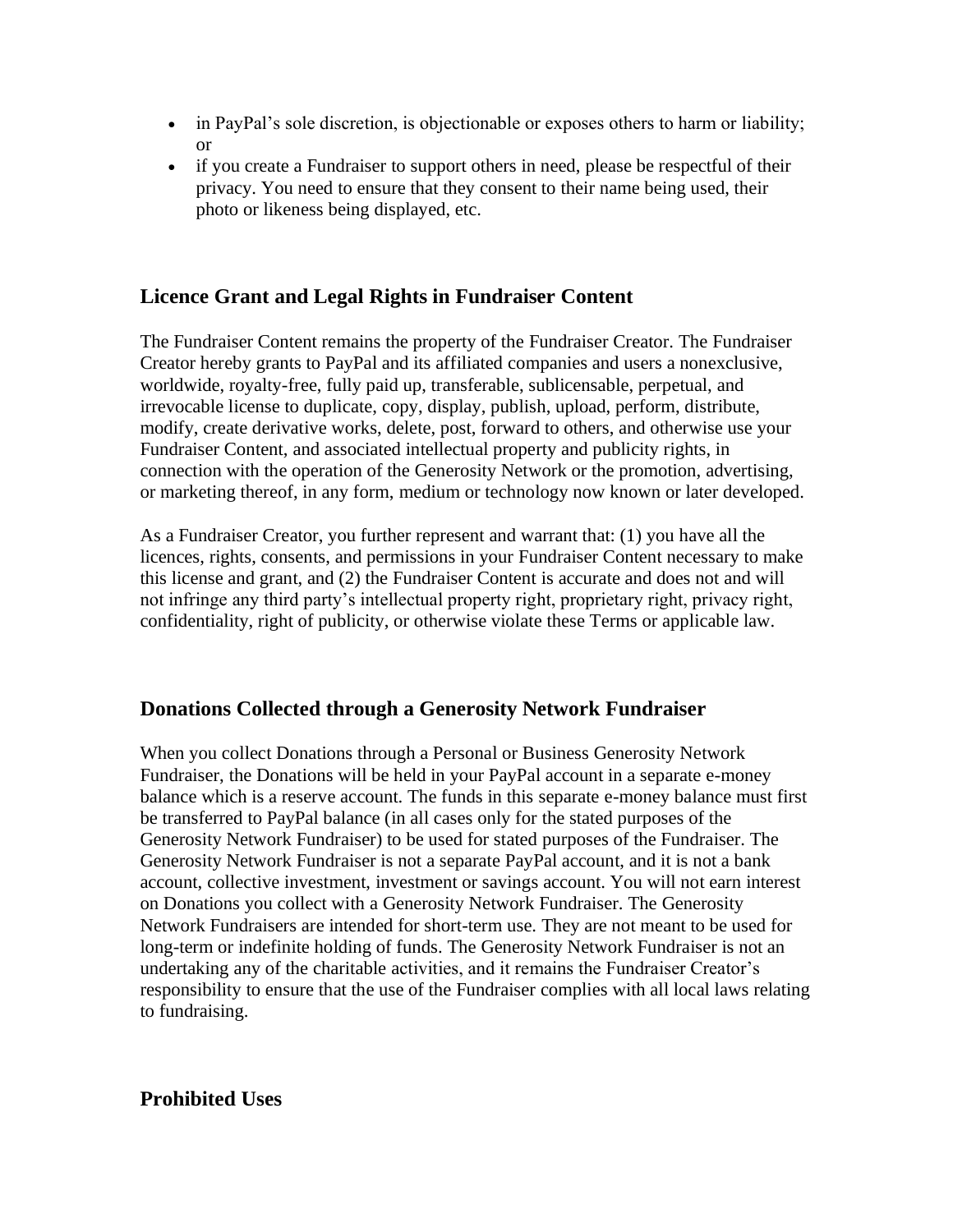You may not use the Generosity Network for the explicit or implicit purpose of or involving:

- a. any activity or purpose that violates any laws;
- b. any activity prohibited or restricted by PayPal's [Acceptable Use Policy](https://www.paypal.com/gr/webapps/mpp/ua/acceptableuse-full?locale.x=en_gr) or that PayPal deems in its sole discretion to be objectionable;
- c. any attempt to collect Donations for a minor without the permission of the minor's guardian;
- d. a political campaign or otherwise for the benefit of a political party, political figure, or candidate for office;
- e. supporting or encouraging criminal activity or violence, including human trafficking or exploitation;
- f. the sale of goods or services;
- g. marketing or promotional purposes;
- h. activities generally performed by law enforcement; or
- i. securities, investment opportunities, debt or equity, revenue sharing, annuities, investments, loans, etc.

#### **You may not:**

- a. support individuals associated with alleged financial crimes including corruption, bribery, tax evasion, fraud, or other similar activities;
- b. seek or accept any compensation in relation to your Fundraiser;
- c. accept any Donation that you know or suspect to be erroneous, suspicious, or fraudulent;
- d. publish or use content or information that violates the Fundraiser Content Standards (see above);
- e. offer any incentive, return, interest, benefit, "rewards", or "perks" in return for a contribution to your Fundraiser;
- f. falsely assert, suggest, or imply that contributions to the Fundraiser are tax deductible;
- g. post private, confidential, or proprietary data or information about a third party, without the express consent of that third party; or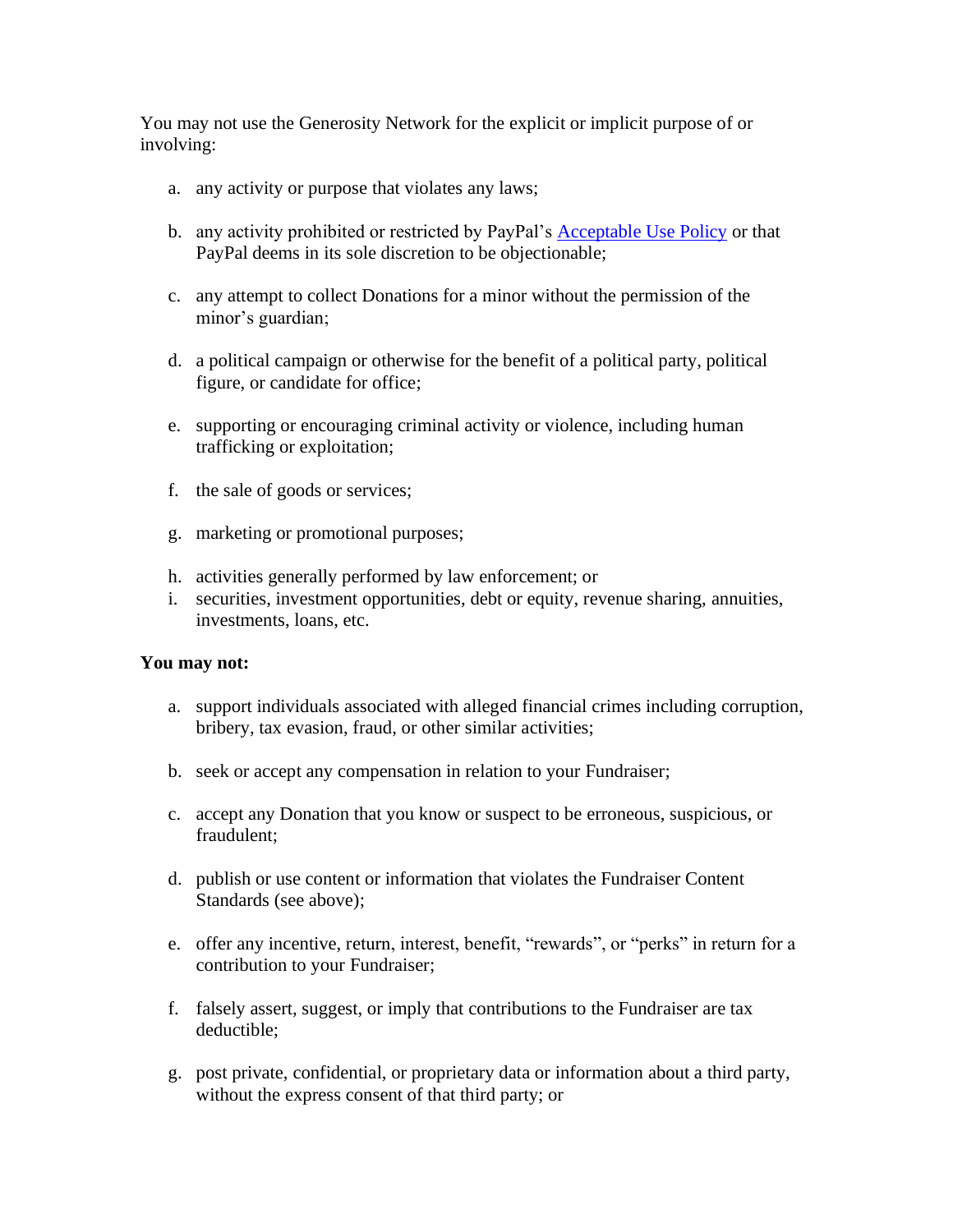h. engage in any other activity that is prohibited by the PayPal [User Agreement,](https://www.paypal.com/gr/webapps/mpp/ua/useragreement-full?locale.x=en_gr) including the [Acceptable Use Policy,](https://www.paypal.com/gr/webapps/mpp/ua/acceptableuse-full?locale.x=en_gr) or that PayPal deems in its sole discretion to be objectionable.

## **Tax and Other Legal Obligations**

Personal or Business Fundraiser Creators or other people benefiting from the Donations are solely responsible for assessing, collecting, reporting, or remitting all taxes, duties, levies, charges or assessments applicable or payable in connection with contributions made to the Fundraiser.

The Donations made to a Personal or Business Fundraiser are generally not taxdeductible under applicable law. PayPal does not offer any tax advice regarding the Donations. Before using the Generosity Network, you should consult your own tax, legal, financial, or other advisor as appropriate.

The Donations made to a Fundraiser for Charity may be tax-deductible, to the extent permitted by law, only if you request and the relevant charity, at its discretion, provides you with an official tax donation receipt.

If you set up a Generosity Network Fundraiser, you need to ensure compliance with all applicable laws (including, for example, applicable consumer protection laws and state and federal laws on fundraising).

# **Your Rights and Obligations as a Donor or intended recipient of a Generosity Network Fundraiser**

All Donations to a Generosity Network Fundraiser are done at the Donor's own risk and PayPal bears no liability whatsoever in this regard. It is the Donor's responsibility to understand how the Donation will be used and by whom. The Fundraiser category is provided as a convenience and not a guarantee. Donors cannot rely on PayPal to determine whether any Fundraiser category or Fundraiser Content may be inaccurate. If the Donations are not used for the stated purpose, the Donor's only recourse is against the Fundraiser Creator. PayPal is not obliged to monitor whether the use of the Donations is in accordance with the stated use. PayPal has no liability whatsoever towards any person who is called out in the fundraiser as the intended recipient of the Fundraiser.

# **Actions which PayPal May Take**

PayPal may remove a Fundraiser and its contents at any time.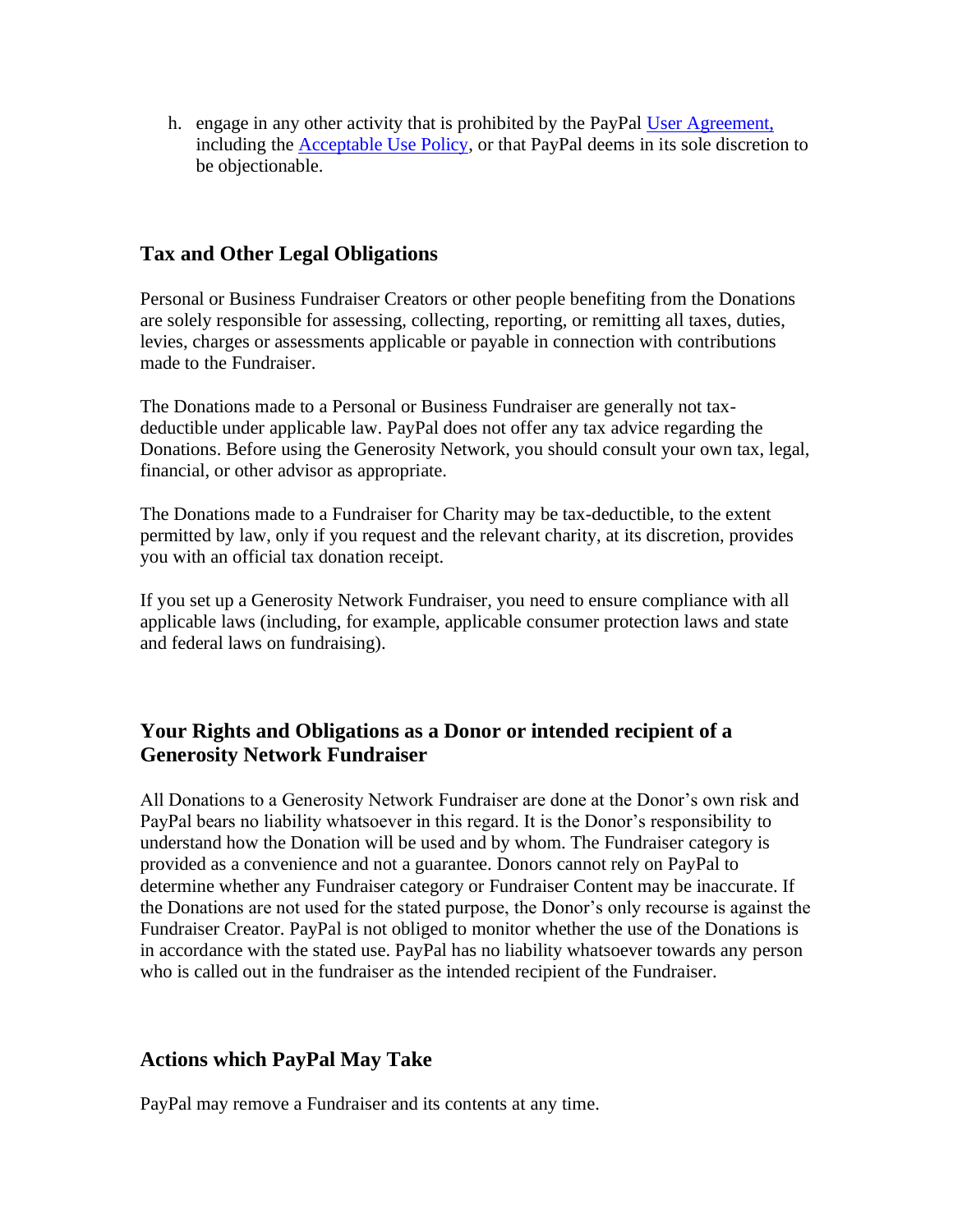If we have reasons to believe that you have engaged in any activities which violate these Terms, the PayPal [User Agreement,](https://www.paypal.com/gr/webapps/mpp/ua/useragreement-full?locale.x=en_gr) or PayPal's [Acceptable Use Policy,](https://www.paypal.com/gr/webapps/mpp/ua/acceptableuse-full?locale.x=en_gr) we may not only remove your Fundraiser, but also hold the Donations in your PayPal account, or limit, suspend, or close any and all PayPal services.

PayPal's additional rights are set out in section "Actions We May Take if You Engage in Any Restricted Activity" of the PayPal [User Agreement.](https://www.paypal.com/gr/webapps/mpp/ua/useragreement-full?locale.x=en_gr)

#### **Fees**

It's free to create a Fundraiser or to use PayPal to send a Donation to a Fundraiser, unless it involves a currency conversion. For information about how we convert currency, please see the PayPal [User Agreement.](https://www.paypal.com/gr/webapps/mpp/ua/useragreement-full?locale.x=en_gr)

For the Personal or Business Fundraisers, donation or charity transaction rates apply to receive money. See our [Consumer](https://www.paypal.com/gr/webapps/mpp/ua/useragreement-full?locale.x=en_gr#tableOfFees1) or [Merchant](https://www.paypal.com/gr/webapps/mpp/ua/useragreement-full?locale.x=en_gr#tableOfFees1) Fees Page, as appropriate.

### **Your Use of Donations**

You own the money in your PayPal account. However, you may not use Donations for purposes other than the stated purpose of your Fundraiser as listed on the Generosity Network Fundraiser.

PayPal is under no obligation to monitor the use of the Donations collected on the Fundraiser and will incur no liability whatsoever if the Donations are not used in accordance with the stated purposes of the Fundraiser. PayPal is not liable and assumes no rights, title, or obligations in relation to the Donations collected in the Fundraiser which are personal payments received by you from your Donors. Any disputes with Donors in relation to the Fundraiser or your use of the Donations are your responsibility and no right, title, or interest arises in the Donations by the Donors who make the personal payment at their own risk.

However, if you believe a Fundraiser or Fundraiser Creator is not using the Donations for the stated purpose, you can use the "report" button on the Fundraiser to alert us to the potential issue for further review.

## **Submitting Intellectual Property Complaints**

We respect the intellectual property of others and require that PayPal users and users of the Generosity Network comply with relevant intellectual property laws, including